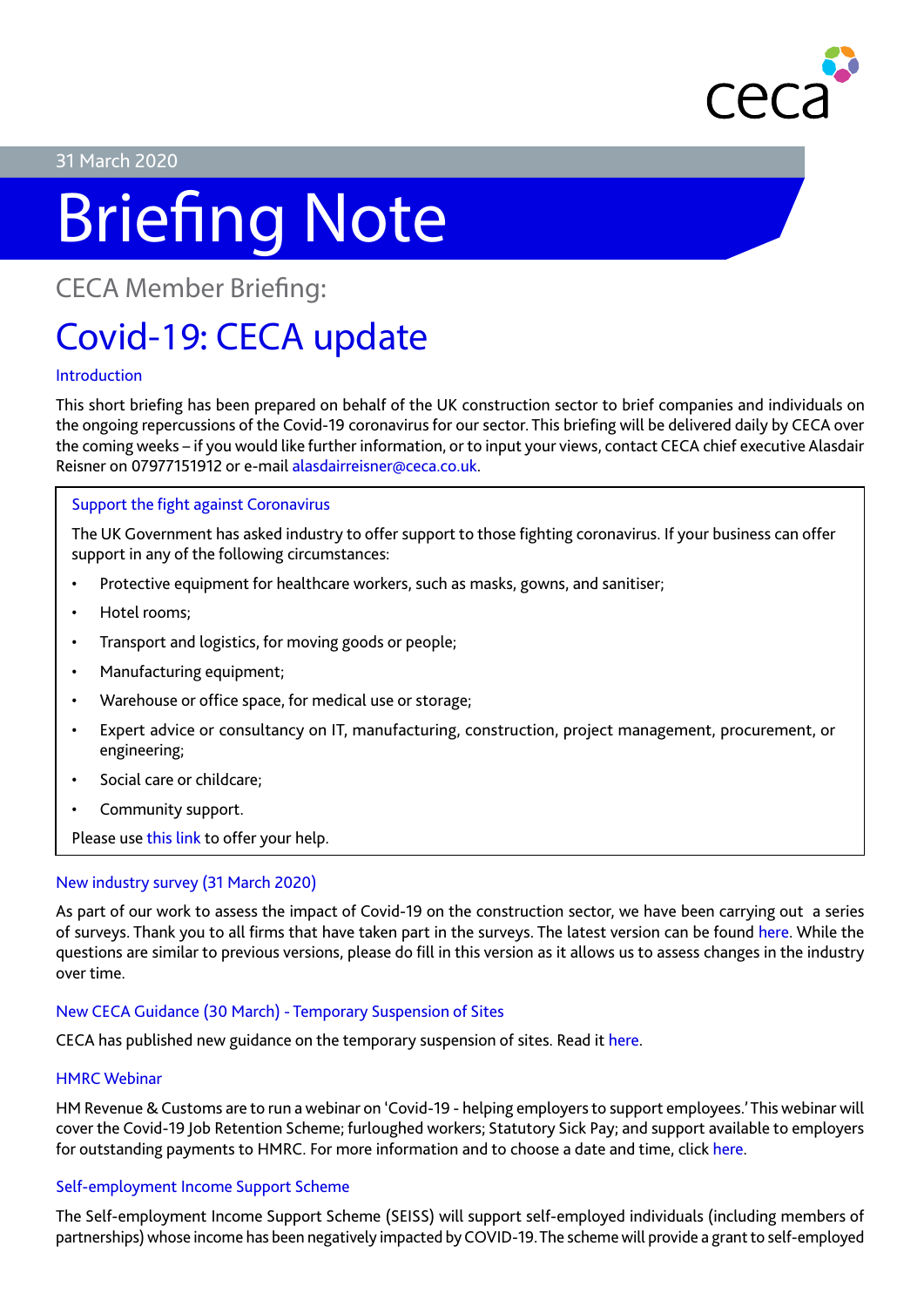individuals or partnerships, worth 80% of their profits up to a cap of  $E2,500$  per month. The business support website provides [more information](https://www.businesssupport.gov.uk/self-employment-income-support-scheme/) and [FAQs](https://www.businesssupport.gov.uk/self-employment-income-support-scheme-faqs/).

#### Infrastructure & Projects Authority – Best Practice

Following Government advice that construction should continue where it can happen in a way that follows Public Health England and industry guidance, the Infrastructure & Projects Authority wish to share examples of good practice. Contact the IPA to request a template where you can enter details of positive examples of where sites are continuing to operate safety and the benefits of this.

#### **CITB**

The latest updates from CITB including details of new Online Site Safety Training, and a checklist for apprentice safety, can be found at the its dedicated Covid-19 website [here.](https://www.citb.co.uk/urgent-messages)

#### **Wales**

The Welsh Government has outlined a £500 million fund to respond to Coronavirus:

- a new £100 million Development Bank of Wales fund will be available for companies experiencing cash flow problems as a result of the pandemic and will provide loans of between £5,000 and £250,000 at favourable interest rates.
- businesses will also be able to benefit from a £400 million emergency pot providing:
	- Grants of £10,000 for micro-businesses employing up to nine people. This includes sole traders employing staff. Qualifying businesses will be able to apply by mid-April.
	- Grants of up to £100,000 for small and medium-sized firms with between 10 and 249 employees. Qualifying businesses will be able to apply from next week.
	- Support for larger Welsh companies, which are of critical social or economic importance to Wales. This element will be open to qualifying businesses within the next two weeks.

The £500 million Economic Resilience Fund will support businesses forced to temporarily cease trading – to go into "hibernation" – or which need cash-flow support to adapt to a remote way of working.

#### Covid-19 Webinars

ACE has announced a new online webinar series to help its members and the wider industry through the coronavirus crisis. Hosted by ACE chief executive Hannah Vickers, Navigating COVID-19 covers the major issues currently facing our industry including finance, people, communications and procurement.

Attendees will have the opportunity to ask virtual questions to the panel of experts on specific announcements, such as the Coronavirus Job Retention Scheme or Coronavirus Business Interruption Loan Scheme. The webinars are open to anyone with an interest in the topics covered. Sign-up now to upcoming webinars through the links below:

#### [Support for your SME and Coronavirus Job Retention Scheme \(31.03.20, 1.30pm\)](https://attendee.gotowebinar.com/register/3624341475134155277)

We welcome Brian Berry, FMB, to explore what the crisis means for SMEs. A TBA Partner at Beale & Co joins us to explore the Coronavirus Job Retention Scheme in more detail. Special guest Fergus Harradence, BEIS, is on hand to help answer any questions.

#### [Procurement \(02.04.20, 12.00pm\)](https://attendee.gotowebinar.com/register/5847359372939147789)

Sam Ulyatt and John Welch of Crown Commercial Service, part of the Cabinet Office, explore the recent procurement policy notices and what they mean for the construction sector. Alasdair Reisner of CECA joins to explore how contractors can support the supply chain during the crisis.

#### [People in a Pandemic \(07.04.20, 12.00pm\)](https://register.gotowebinar.com/register/6709861373743398669)

Exploring the HR and people issues raised by the crisis such as remote working, staff morale and more. Panellists TBA soon.